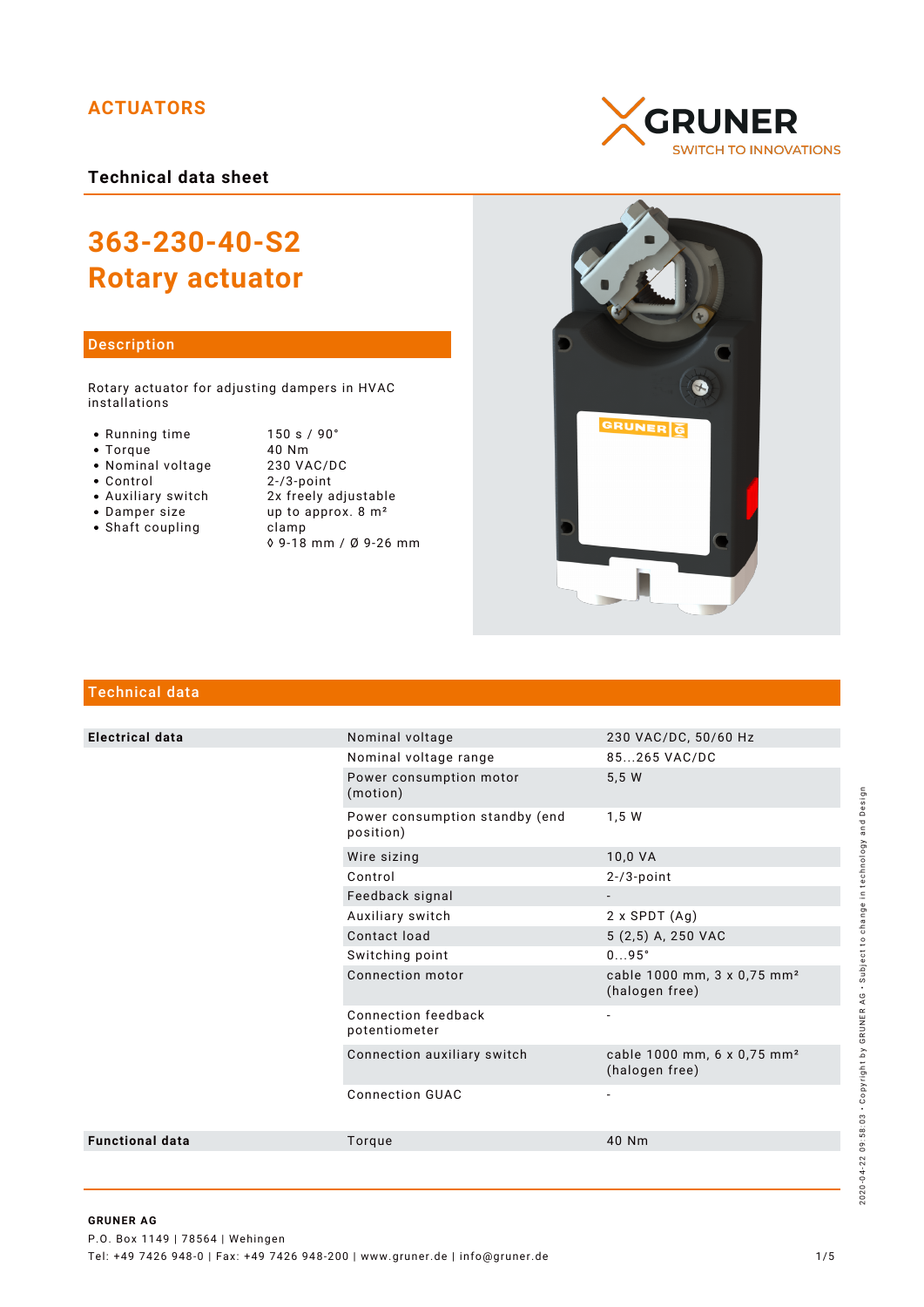

| <b>Technical data</b>      |                                         |                                                                   |
|----------------------------|-----------------------------------------|-------------------------------------------------------------------|
|                            |                                         |                                                                   |
| <b>Functional data</b>     | Damper size                             | up to approx. $8 \text{ m}^2$                                     |
|                            | Synchronised speed                      | ±5%                                                               |
|                            | Direction of rotation                   | selected by switch                                                |
|                            | Manual override                         | gearing latch disengaged with<br>pushbutton, self-resetting       |
|                            | Angle of rotation                       | 0°max. 95° can be limited with<br>adjustable mechanical end stops |
|                            | Running time                            | 150 s / 90°                                                       |
|                            | Sound power level                       | $<$ 45 dB(A)                                                      |
|                            | Shaft coupling                          | clamp $\sqrt{9} - 18$ mm / $\sqrt{9} - 26$ mm                     |
|                            | Position indication                     | mechanical with pointer                                           |
|                            | Service life                            | $> 60000$ cycles $(0^{\circ}95^{\circ}0^{\circ})$                 |
|                            |                                         |                                                                   |
| <b>Safety</b>              | Protection class                        | II (double insulation)                                            |
|                            | Degree of protection                    | IP 54                                                             |
|                            | <b>EMC</b>                              | CE (2014/30/EU)                                                   |
|                            | <b>LVD</b>                              | CE (2014/35/EU)                                                   |
|                            | <b>RoHS</b>                             | CE (2011/65/EU - 2015/863/EU -<br>2017/2102/EU)                   |
|                            | Mode of operation                       | Typ 1 (EN 60730-1)                                                |
|                            | Rated impulse voltage                   | 4 kV (EN 60730-1)                                                 |
|                            | Control pollution degree                | 3 (EN 60730-1)                                                    |
|                            | Ambient temperature normal<br>operation | $-30^{\circ}$ C +50 $^{\circ}$ C                                  |
|                            | Storage temperature                     | $-30^{\circ}$ C +80 $^{\circ}$ C                                  |
|                            | Ambient humidity                        | 595% r.H., non condensing (EN<br>$60730-1)$                       |
|                            | Maintenance                             | maintenance free                                                  |
| <b>Dimensions / Weight</b> | <b>Dimensions</b>                       | 193 x 96 x 60 mm                                                  |
|                            | Weight                                  | 1700 g                                                            |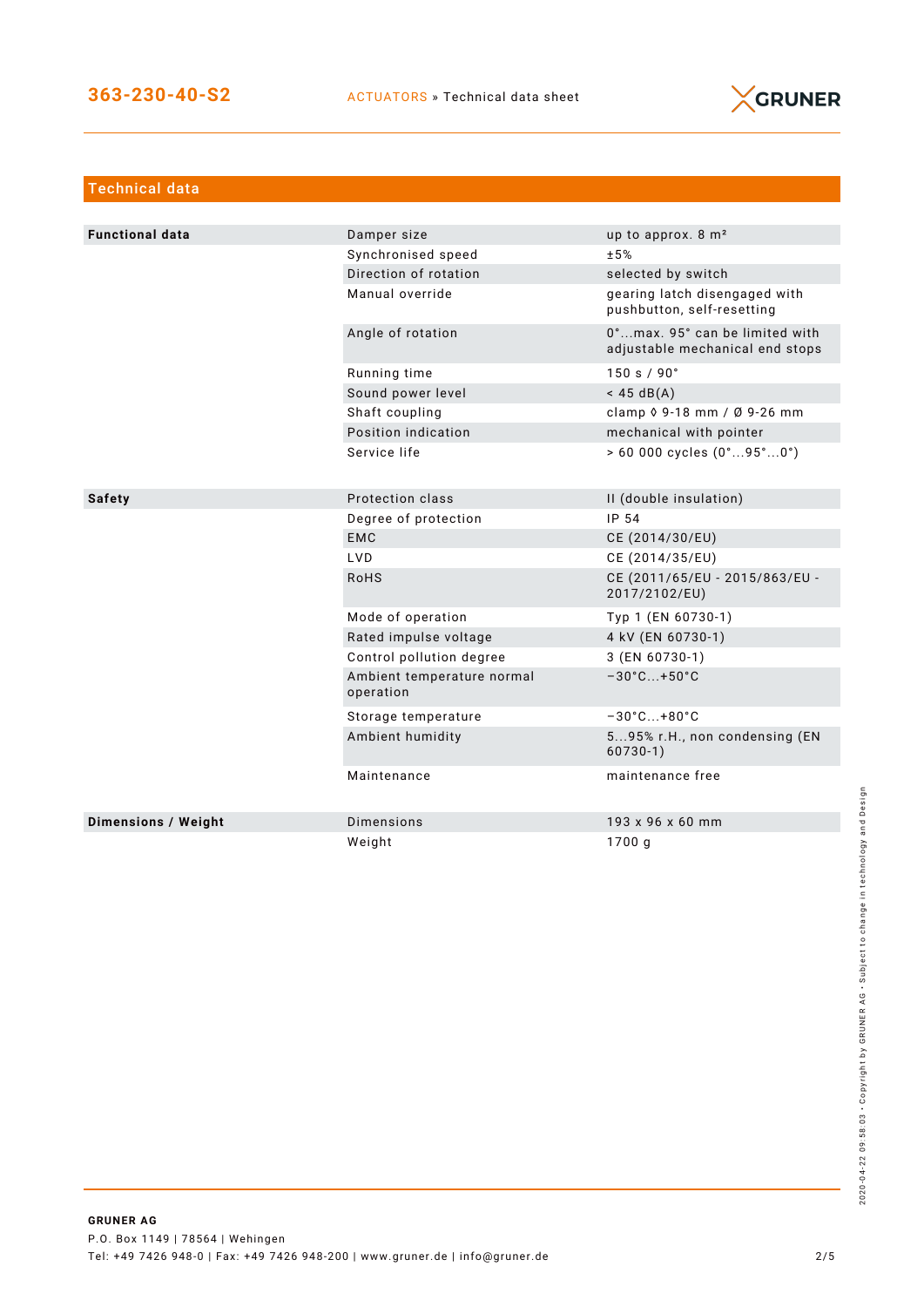

# Functionality / Properties

## **Operating mode**

2 point:

Connect power supply to wire 1+2, actuator drives to position 1. Is also wire 3 connected to the power supply, actuator drives to position 0.

3 point:

Connect power supply to wire 1+2, actuator drives to position 1. Is wire 1+3 connected to the power supply, actuator drives to position 0.

The actuator is overload-proof, requires no limit switches and automatically stops, when the end stop is reached.

#### **Direct mounting**

Simple direct mounting on the damper shaft with a clamp, protection against rotating with enclosed anti-rotation lock or rather at intended attachment points.

## **Manual override**

Manual override with selfresetting pushbutton possible (the gear is disengaged as long as the button is pressed).

#### **Signaling**

The two integrated auxiliary switches are freely adjustable in the angle of 0 - 95°. There are activated corresponding to the adjusted angle. The damper position can be checked by the mechanicel pointer.

#### **Mode switch**

DIP switch under the case cover

R / CW: rotary direction right / clockwise L / CWW: rotary direction left / counter clockwise

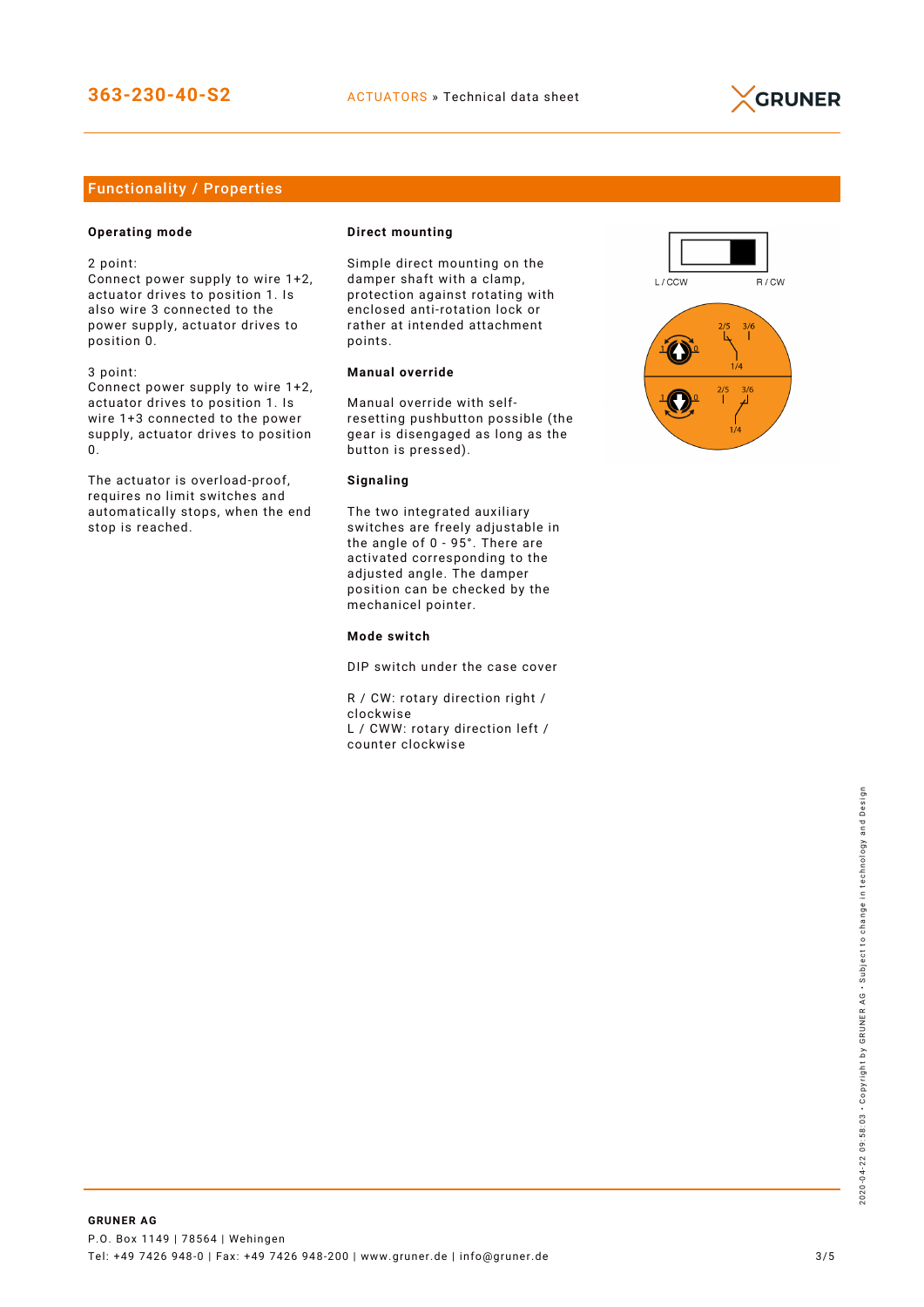

# Connector / Security Note





## **Safety remarks**

- Caution: power supply voltage!
- The device is not allowed to be used outside the specified field of application, especially in airplanes.
- It may only be installed by suitably trained personnel. Any legal regulations or regulations issued by authorities must be observed during assembly.
- The device may only be opened at the manufacturer´s site.
- The device is not allowed to be disposed of as household refuse. All locally valid regulations and requirements must be observed.
- When calculating the required torque, the specifications supplied by the damper manufacturer´s (crosssection, design, installation site), and the air flow conditions must be observed.